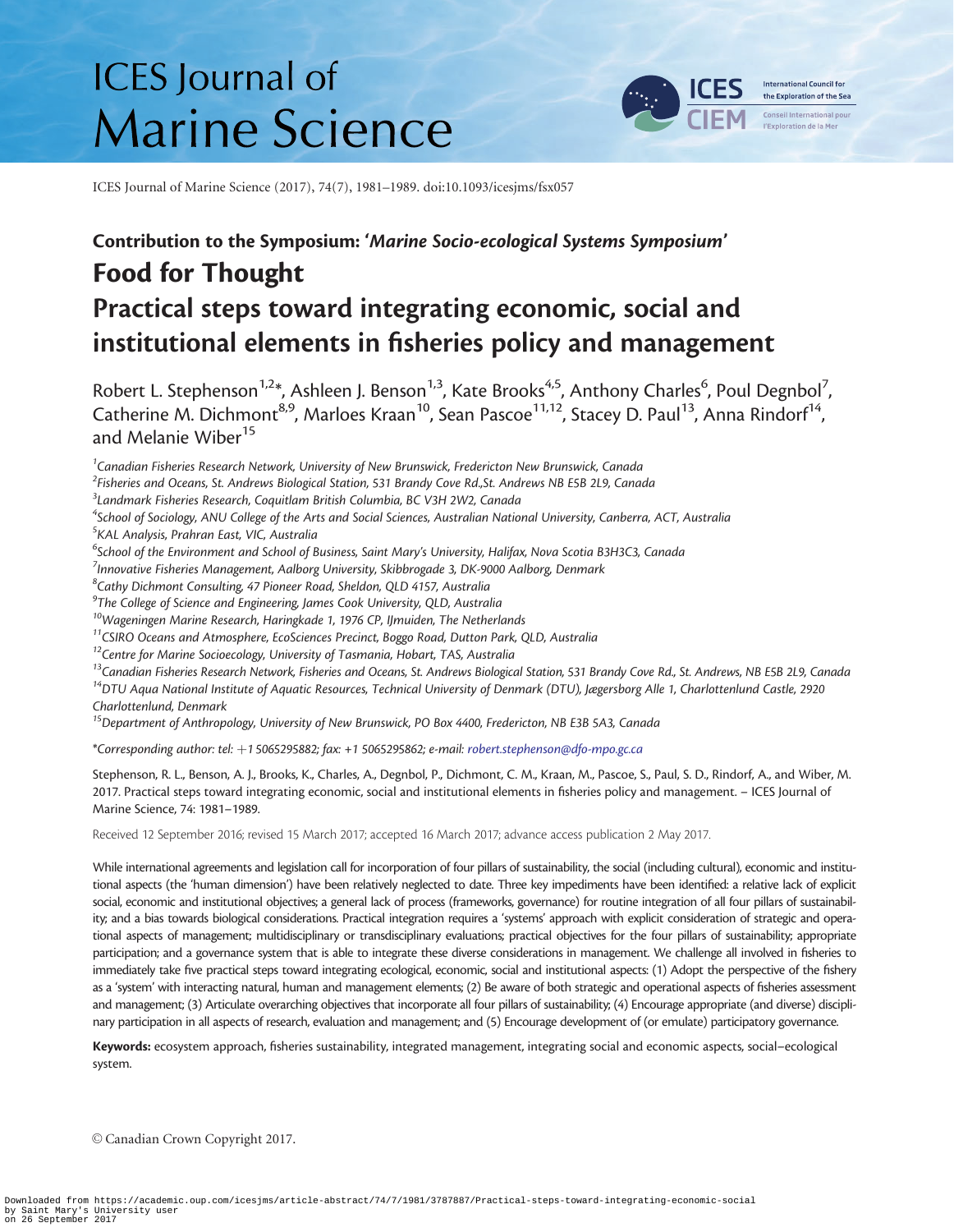#### Introduction

There has been substantial movement towards implementation of objective-based management in fisheries, including an increasing prevalence of specific objectives and performance indicators used in both fisheries assessment and management decision-making (e.g. [Punt, 2015;](#page-8-0) [Rindorf](#page-8-0) et al., 2016a). There is also widespread recognition of the need for increased attention to the four pillars of sustainability (ecological, economic, social (including cultural) and institutional) in fishery management advice and decision-making ([Garcia](#page-7-0) et al., 2014; [Rindorf](#page-8-0) et al., 2016b). Although international agreements and legislation in most jurisdictions call for incorporation of all four pillars, the social, economic and institutional aspects (the "human dimensions") have been relatively neglected to date within the practice of fishery assessment and management in most countries. Current stock assessment methods and established assessment review and management processes in most nations, including those in Canada, Europe (e.g. ICES) and Australia, remain heavily dominated by, and biased towards, biological perspectives and have been unable to adequately embrace economic, social and institutional aspects (e.g. [Bond and Morrison-Saunders, 2011\)](#page-6-0).

The failure to fully embrace economic, social and institutional considerations has resulted in a failure to achieve the aspirational objectives of sustainable development and ocean-related policies of many countries (Begg et al.[, 2015\)](#page-6-0). This, in turn, has produced major negative consequences. Many of these have been unintended, or at least untracked, such as the direct social and economic costs of lost or foregone community benefits resulting from changes in the distribution of benefits from fisheries [\(Wiber, 2000;](#page-8-0) [Pinkerton,](#page-8-0) [2013;](#page-8-0) [Pinkerton and Davis, 2015\)](#page-8-0). There has also been dissatisfaction with management; from both the public and the fishing industry. Public dissatisfaction is commonly expressed through a lack of societal acceptance or "social license" (as seen, for example, in negative public reaction to the "supertrawler" Magiris/Abel Tasman in Australia [\(Haward](#page-7-0) et al., 2013); or the approval of new "pulse" fishing gear in the Netherlands ([Haasnoot](#page-7-0) et al., 2016). Industry may perceive management directions as flawed or a threat to continued existence (as seen e.g. in the concern about concentration of lobster fishing rights in Canada [\(Barnett](#page-6-0) et al., 2016), or of the introduction of the landing obligation in Europe [\(Kraan and Verweij, in press\)](#page-7-0)). These have contributed to increased management complexity and costs including considerable additional re-evaluation and meetings and to a lack of compliance, further reducing the efficiency of management and worsening the overall results.

Practical integration of ecological, economic, social and institutional objectives and indicators in fisheries was the focus of the recent (November 2015) international ICES/Myfish symposium on targets and limits for long-term fisheries management (summarized in [Rindorf](#page-8-0) et al., 2016b). The set of papers arising from that meeting (see ICES Journal of Marine Science Volume 74(2)) demonstrates that, while there have been some efforts made to modify existing approaches, these have not yet been able to adequately combine the full suite of economic, social and institutional considerations required of management. More recently (June, 2016) another ICES symposium was devoted to "Understanding marine social–ecological systems: including the human dimension in integrated ecosystem assessments" (see ICES Journal of Marine Science this volume; Thébaud et al., [2017\)](#page-8-0). Both symposia have pointed to a dilemma: the incorporation of economic, social and institutional aspects is necessary, but current biologically based assessment and management systems seem unable to do it. This paper explores why the aspirations to include economic, social/cultural and institutional objectives have been so difficult to convert into real outcomes. We argue that there is need for substantial modification of the approaches to and processes of fisheries assessment and management, and that implementation of five practical steps could have widespread benefits to fishers, managers, the public and decision makers.

# The problem—failure to attend to the four pillars of sustainable fisheries

Three major problems or characteristics have been identified in recent literature and meetings (for example Begg et al.[, 2015;](#page-6-0) [Rindorf](#page-8-0) et al., 2016b) with respect to the failure to attend to the four pillars of sustainable fisheries.

First, there is a relative lack of explicit social, economic and institutional objectives [\(Spangenberg](#page-8-0) et al., 2002; [Symes and Phillipson,](#page-8-0) [2009\)](#page-8-0). These "human dimensions" are generally undefined, or poorly specified relative to the biological aspects of fisheries. For example, international agreements and the legislation of many nations contain only high-level, aspirational objectives related to economic, social and institutional considerations ([FAO, 1999\)](#page-7-0). Human dimensions are commonly assumed to be included within overarching concepts (for example as part of "sustainable yield") or adequately covered by proxies (e.g. catch per unit effort—CPUE) for economic return and lifestyle aspects of social dimensions [\(Brooks,](#page-6-0) [2010\)](#page-6-0). The tendency to deal in broad terms means that few fisheries have specific operational objectives and appropriate indicators to monitor economic, social and institutional performance of fisheries.

Second, there is a general lack of process (frameworks, governance) for routine integration of ecological, economic, social and institutional considerations ([Bond and Morrison-Saunders, 2011;](#page-6-0) Begg et al.[., 2015\)](#page-6-0). Many jurisdictions have legislation and policies calling for integration, but lack empowered governance structures that enable practical implementation. Historically, social and economic aspects have been typically included as longstanding political imperatives (e.g. implementation of ITQs to overcome perceived problems of competitive fisheries; "modernization" versus "social welfare" objectives[—Charles, 1992;](#page-6-0) [Barnett](#page-6-0) et al.., 2016), or as short term political choices during the decision making process (e.g. perceived impact on employment in processing plants; [Paterson](#page-8-0) et al., 2013), rather than proactive explicit social and economic objectives. Where they have been included in routine decision-making, social and economic aspects are often added after ecological consideration, in an inconsistent or ad hoc manner according to the political pressure applied, and often without the benefit of analyses or appropriate methods (e.g. [Lane](#page-7-0) [and Stephenson, 1998;](#page-7-0) [Beeton](#page-6-0) et al.., 2012; Clay et al.[, 2014\)](#page-7-0).

Third, fisheries assessment and management processes are biased towards biological considerations [\(Pascoe](#page-7-0) et al., 2013; [Begg](#page-6-0) et al.[, 2015](#page-6-0); [Brooks](#page-6-0) et al., 2015). Scientific study, data collection and advice are almost exclusively on biological aspects, which are considered to be the primary mandate of traditional assessment and management. Most nations have structured fisheries institutions around assessments with elaborate processes for production of peer reviewed biological advice, but have no process for development of comparable economic, social and institutional evaluations (for a recent discussion see [Costanza and Kubiszewski,](#page-7-0) [2016\)](#page-7-0). Advisory processes are generally not asked to provide, and are not ready to provide, more comprehensive advice. The issue is complicated by the predominant institutional views and histories of participants. Some argue that advice related to economic,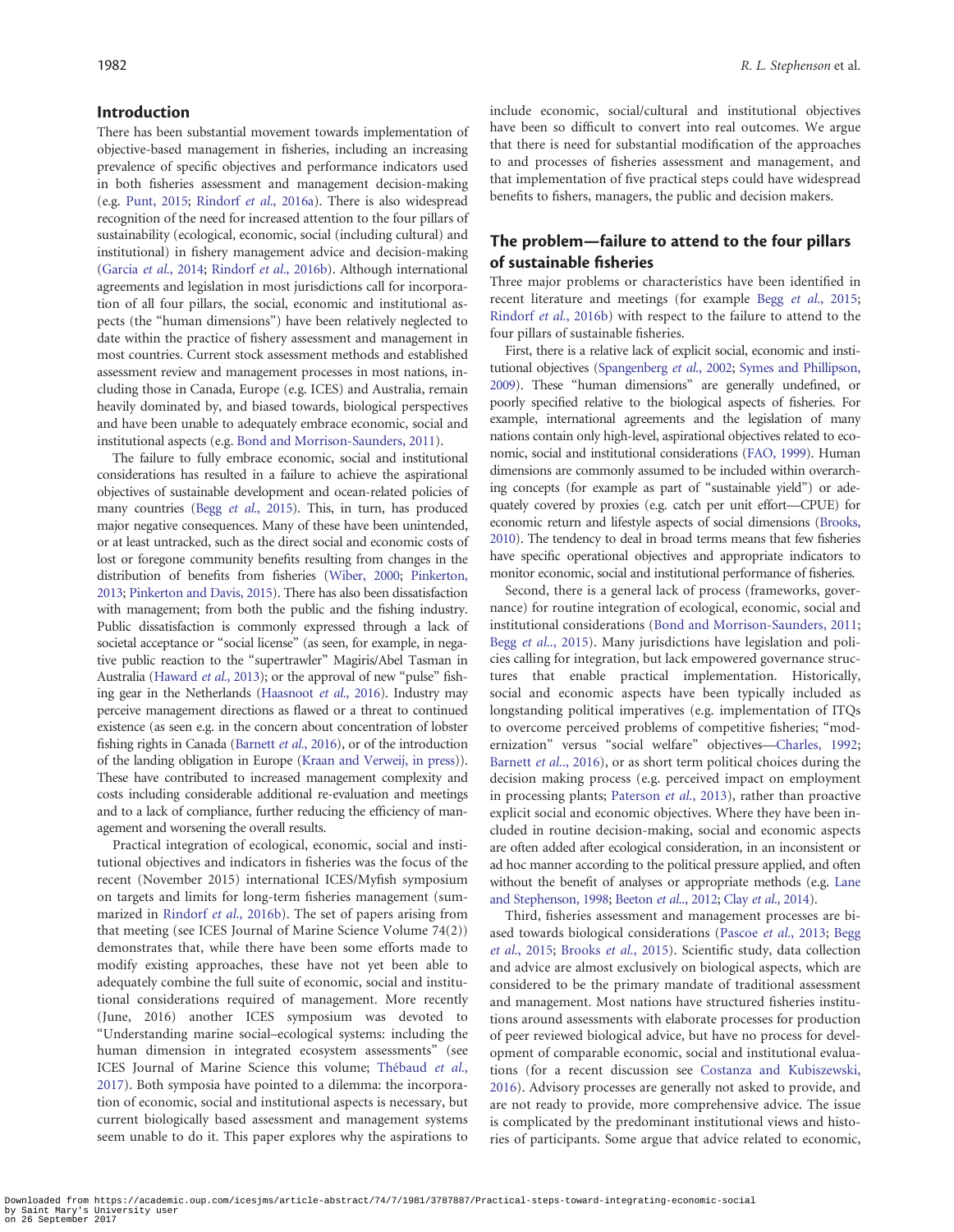social and institutional aspects of fisheries is beyond the scope of expertise of traditional fisheries assessment bodies (it's "not our job", or "we don't have the expertise"), and indeed fisheries agencies lack such expertise because they have prioritized building expertise in biological sciences. In other cases, scientists appear hesitant to ask for financial information from fisheries participants, or mistrust between agencies and fishers limit sharing of data and information that may be perceived as private, even though catch and effort information is routinely collected. Most scientific staff who are accustomed to conventional fisheries assessment and management processes have backgrounds in biology and ecology, and lack the training or experience to integrate other aspects. Where economists have been involved in assessment processes, there is usually a dearth of information to provide anything more than qualitative advice. Other social scientists, who may have the relevant backgrounds, have generally been relatively unconnected with traditional assessment and management processes, and are, therefore, unable to easily contribute to the conventional system (see [Urquhart](#page-8-0) et al., 2011). Furthermore, participants who are entrenched in established processes or in academic disciplines may also be simply unmotivated (unwilling or unable) to "take up the torch" to include diverse aspects of the four pillars, perhaps due to the lack of agreed methodologies and common terminologies.

The combined effect is an imbalance in the four pillars. There is continued dominance of biological aspects of assessment and management, considerably less consideration of economic aspects, and very little incorporation of social and institutional factors ([Charles](#page-7-0) et al.., 2014; Paul and Stephenson, in review). Fisheries governance systems either do not include economic, social and institutional aspects, or include only a small subset of these considerations. Where they have been included, it tends to be around biological analyses, without appropriate evaluation, late in the decision-making process (as with political considerations), and in a system that is difficult to change (see [Parlee and Wiber, 2014\)](#page-7-0).

This situation is not new. Calls for consideration of economic and social aspects extends to the first half of the 20th century (e.g. [Gordon, 1954](#page-7-0); [Andersen, 1983](#page-6-0) translation of Warming 1911; [Sinclair, 1988\)](#page-8-0), and published critiques and calls for greater integration date back more than two decades (e.g. [Stephenson and](#page-8-0) [Lane, 1995](#page-8-0); [Garcia, 1996;](#page-7-0) [Stephenson and Lane, 2010\)](#page-8-0). ICES, for example, established a "Fisheries Management Committee" in 1997 to include considerations of "economics, sociology and management science" [\(Rozwadowski, 2002](#page-8-0)). It has been increasingly popular to establish working groups and initiatives related to the "human dimension" e.g. Fisheries System and Maritime Systems working groups of ICES [\(ICES 2000,](#page-7-0) [2013,](#page-7-0) [2015\)](#page-7-0); the Strategic Initiative on the Human Dimension ([http://](http://www.ices.dk/community/groups/Pages/SIHD.aspx) [www.ices.dk/community/groups/Pages/SIHD.aspx](http://www.ices.dk/community/groups/Pages/SIHD.aspx)); the Human Dimension initiative of PICES (a Study Group on Human Dimensions was replaced by the Section on Human Dimensions of Marine Systems [\(http://meetings.pices.int/members/sections/](http://meetings.pices.int/members/sections/S-HD) [S-HD\)](http://meetings.pices.int/members/sections/S-HD) then, in November 2016, replaced by a PICES Science Board standing committee, the Human Dimensions of Marine Systems Committee) and IMBER [\(http://www.imber.info/](http://www.imber.info/Science/Working-Groups/Human-Dimensions) [Science/Working-Groups/Human-Dimensions](http://www.imber.info/Science/Working-Groups/Human-Dimensions)). However, in spite of such initiatives, movement to full integration of ecological, economic, social and institutional aspects has been very slow. Many previous proposals for frameworks with diverse indicators remain unimplemented (e.g. [Charles](#page-6-0) et al.., 2002; [Boyd and](#page-6-0) [Charles, 2006\)](#page-6-0), and there remains a profound inertia in fisheries

assessment and management that is preventing integrated attention to the four pillars of sustainability.

### Priorities for integrating ecological, social, economic and institutional aspects of fisheries

We suggest there are five key elements for the practical integration of ecological, economic, social and institutional aspects of assessment and management.

#### 1. Adopt a systems approach, recognizing interacting natural, human and management elements

There is a longstanding recognition of the need to assess and manage fisheries as integrated systems, including consideration of the ecosystem, society and management (e.g. [Charles, 1995](#page-6-0)). To this end, there have been a variety of attempts to describe or conceptualize the fishery as a social-ecological system (see for example [Kooiman](#page-7-0) et al., 2005; [Ommer](#page-7-0) et al.., 2011, [2012;](#page-7-0) [Kittinger](#page-7-0) et al.[., 2013;](#page-7-0) Begg et al.[., 2015\)](#page-6-0). We suggest there is a need to adopt the perspective of interacting natural, human and management systems ([Cochrane, 2000](#page-7-0); [Charles, 2001](#page-6-0)) requiring explicit consideration of ecological, economic, social and institutional aspects of both assessment and management.

#### 2. Be aware of both strategic and operational aspects of fisheries management

Management of fisheries has both operational and strategic aspects (conceptualized in [Figure 1](#page-3-0)) that operate on very different time scales, utilize different types of information, and require different participation. The familiar, management planning cycle (operational cycle of [Figure 1](#page-3-0)) is a routine (e.g. annual) approach to evaluating and updating tactical aspects of management decision-making. It tends to involve a subset of the interested parties (especially industry and government), and only the biological subset of management objectives. This is quite distinct from a strategic cycle (outer cycle of [Figure 1\)](#page-3-0) that should occur from time to time to modify policies or strategies, and should involve broader participation (industry, government, NGO's and even the public) and a more comprehensive set of considerations. It is especially in relation to this strategic cycle that economic, social and institutional objectives and indicators may be identified and monitored in relation to medium or long-term goals of fisheries management. Much of the complication in integrating ecological, economic, social and institutional considerations stems from the fact that these aspects cannot be included directly in the annual tactical management planning (except perhaps as political imperatives), and most current processes do not include an explicit strategic planning cycle that would allow such consideration. There is need for greater appreciation of which aspects of management are operational and which are strategic, and to include processes for both operational and strategic aspects in assessment and management planning. A systems approach to fisheries, as outlined in [Figure 1](#page-3-0), should provide a mechanism for incorporating and integrating both strategic and operational aspects of ecological, economic, social and institutional objectives, within an appropriate framework or governance process (discussed later).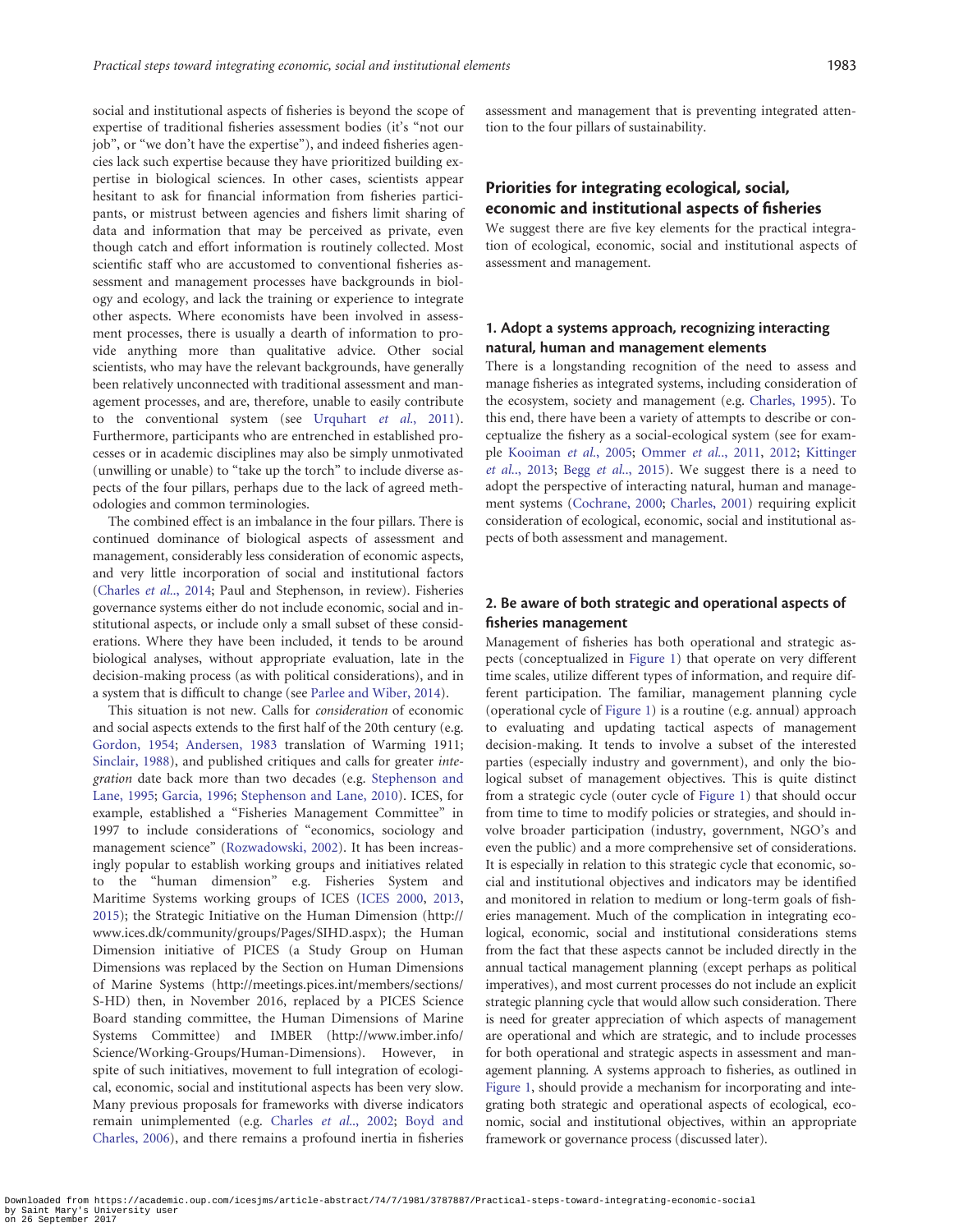<span id="page-3-0"></span>

Figure 1. Conceptual representation of a comprehensive fishery system in which there is explicit recognition of both the common operational cycle and a strategic cycle, currently missing in most situations.

#### 3. Define practical objectives for the four pillars of sustainability

Modern, objective-based (or performance-based) fisheries management decision-making requires articulation of specific objectives, which will drive relevant performance indicators and reference points that can be used in applied decision-making. The imperative to include the four sustainability pillars, and in particular social, economic and institutional objectives is well articulated in international agreements (albeit in high-level aspirational terms as in the UN Sustainable Development Goals (UN, 2012)) and increasingly in national policies. The challenge is twofold, first requiring political articulation or at least direction, and then implementation. Contrary to common belief, the scope of economic, social and institutional objectives can be anticipated. Indeed, several initiatives have recently articulated candidate operational objectives with relevant performance indicators related to ecological (e.g. productivity, trophic structure, biodiversity and ecosystem integrity), economic (e.g. viability and prosperity, distribution of benefits), social (e.g. health and well-being, sustainable communities, ethical fisheries) and institutional (e.g. legal obligations, good governance, effective decision-making) aspects of management (e.g. Canadian Fisheries Research Network [\(http://www.cfrn-rcrp.ca/Public-Products-EN](http://www.cfrn-rcrp.ca/Public-Products-EN)), Australia (Begg et al.[, 2014;](#page-6-0) [Triantafillos](#page-6-0) et al., 2014; [Brooks](#page-6-0) et al.[,](#page-6-0) [2015](#page-6-0)), and the USA: NOAA [\(http://www.st.nmfs.noaa.gov/human](http://www.st.nmfs.noaa.gov/humandimensions/social-indicators/) [dimensions/social-indicators/](http://www.st.nmfs.noaa.gov/humandimensions/social-indicators/)).

Practical implementation of economic and social objectives continues, however, to be confounded by major issues. Economic and social priorities (or values or objectives) differ among interest groups, and are less easily agreed upon than are biological

objectives. While biological objectives of maximum sustainable yields can be and often are debated, decisions focusing on economic and social objectives (such as fishery access and allocation) are much more controversial as the impact is more direct and explicit, there are clear "winners" and "losers". In addition, even when a set of objectives can be agreed upon, the priorities given to these objectives can also vary substantially between different interest groups ([Pascoe](#page-8-0) et al.. 2009. [2013](#page-8-0)). Consequently, while there may be internationally agreed objectives regarding the biological aspects of the stock, nations with different development needs and/or diverse participants will have different priorities in terms of specific social and economic objectives. For this reason, the diversity of interests cannot generally be distilled into a single specific fishery objective. Identifying and recognising these differences in objective priorities is as important as identifying the objectives themselves, if buy-in from all stakeholders is to be achieved. The disciplinary considerations differ in scale and in use (strategic vs. operational; Figure 1) (Benson and Stephenson, in press; [Punt, 2015](#page-8-0)), so that the processes as well as methodologies of attempting to identify uniform objectives and performance measures pose barriers. Further, systems that are accustomed to defined and immutable objectives and measures have difficulty accommodating the fluidity in economic and social considerations. The bottom line is that there are structural and institutional reasons for the failure to integrate economic and social aspects. These point to the need for improved governance processes, starting with an analysis of these structural and institutional reasons in order to allow appropriate flexibility in the consideration of the four pillars.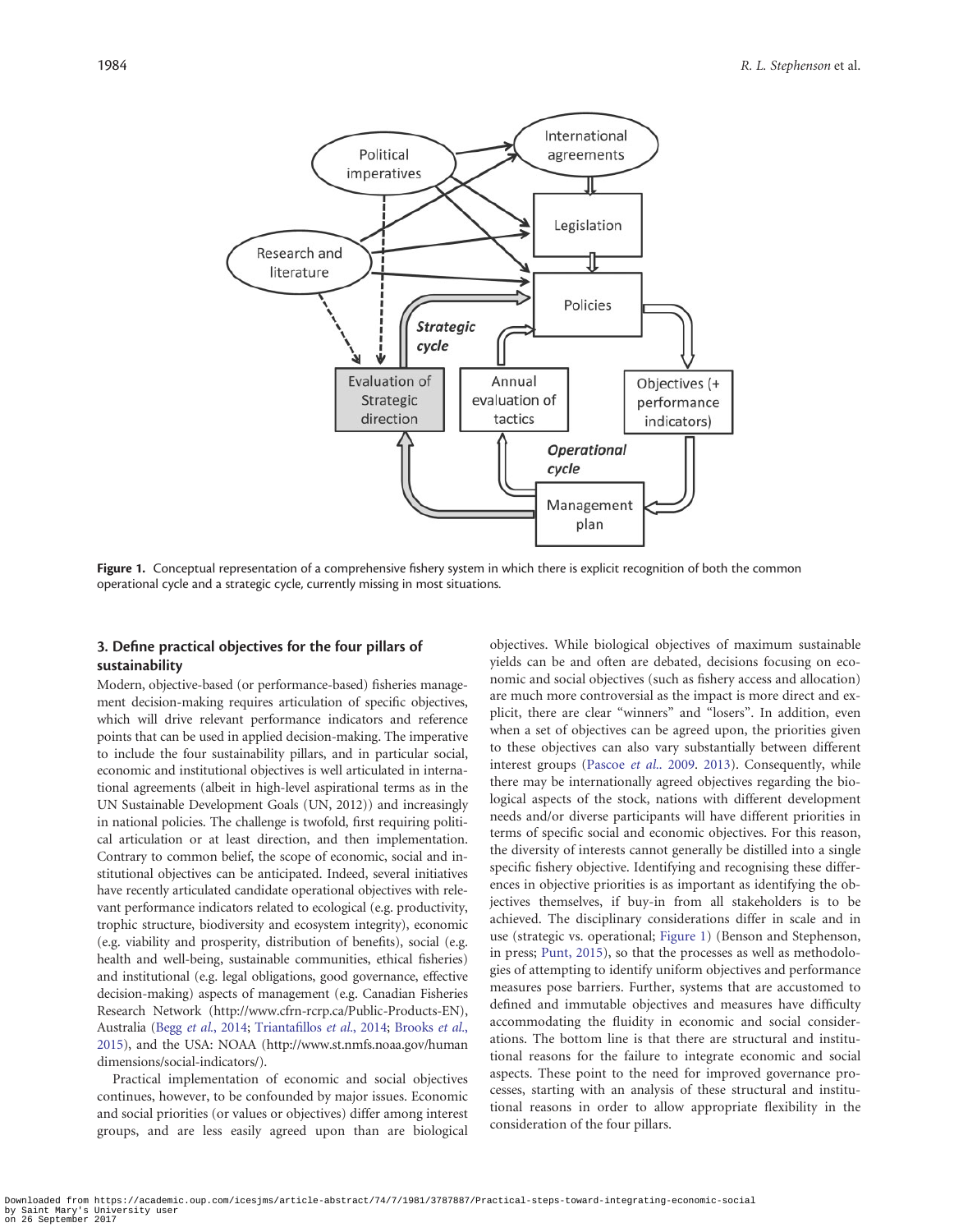#### 4. Undertake multidisciplinary or transdisciplinary research, evaluation and management

Fisheries assessment and management must broaden its focus beyond biological considerations to become interdisciplinary (integrating disciplines) or transdisciplinary (spanning disciplines in a joint approach) (Lang et al.[, 2012;](#page-7-0) [Phillipson and Symes, 2013;](#page-8-0) Begg et al.[, 2014,](#page-6-0) [2015](#page-6-0)). Economic, social and institutional aspects require focused analyses and devoted expertise. The "silos" of disciplinarity are both a strength and a weakness in comprehensive fishery evaluation. There is a need for, and value in, disciplinaryspecific methods and analyses, coupled with an imperative to overcome differences and work together to provide integrated assessments and practical management advice. Comprehensive evaluation has been hampered by the fact that prime contributors to assessment and management tend to be from government institutions that have predominantly biological and other natural science expertise. The natural science apparatus within government has not typically provided structure or incentives for staff with social science expertise. As a result, social scientists, affiliated primarily with academic institutions, have been often excluded from (typically government-driven) applied assessment and management processes. There may also be a lack of interest among some in both natural sciences and social sciences to develop better relationships and greater integration. This may be due in part to the practical challenges of engaging with biologically dominated institutions, which do not understand or recognize the relevance of the economic and social sciences to the biological/ ecological part of the system, and which feel fully subscribed with existing programs and considerations.

Regardless, there is a need to overcome issues and to link disciplinary silos in effective processes. The need to provide agreed (i.e. consensus) and peer-reviewed advice has become an important feature in assessment and fishery evaluation. Social science relates to diverse aspects of the human dimension including features such as employment, ownership, business prosperity, understanding and knowledge; perceptions of legitimacy and social empowerment, human behaviour, culture, values, norms and worldview, as well as governance and institutional frameworks. Social context is the essential component of social analysis. Social evaluation requires diverse methodologies, the outcomes of which are not always easily linked to an analytic framework defined on the basis of a single (previously biological) subject matter. As a result, there is a mismatch between the richness of social context and the reduction or simplification required in traditional quantitative assessments. Institutionally, there is also need for evolution in management approaches from separate consideration of disciplines (where each discipline is competing for primacy in consideration) to new transdisciplinary approaches in which all can contribute to informing and meeting the over-arching objectives which span all the disciplines.

#### 5. Include appropriate participation

Fisheries stakeholders are not a single group and, therefore, flexible approaches and attitudes need to be adopted in management frameworks. Fisheries governance systems have tended to privilege one set of participants (those in the harvesting and processing sectors of the fishery, and increasingly the conservation sector) rather than consumers and others who also gain indirect benefits (such as non-use and aesthetic values) from fish resources, as well as broader societal considerations. There has been

a widespread call for more transparency in decision-making and for greater participation in governance. Without downplaying the very real challenges around appropriate stakeholder participation [\(Hurlbert and Gupta, 2015](#page-7-0)) we suggest insufficient attention is currently paid to determining and developing appropriate forms of participatory decision-making in fisheries management. This implies the need to recognize the diversity of objectives, the struc-ture of governance ([Raakjaer](#page-8-0) et al., 2014), and raises issues of the diversity of considerations at the governance table (whose concerns are evident there?) ([Mikalsen and Jetoft 2001\)](#page-7-0), and of power dynamics (whose objectives are paramount?) ([Pascoe](#page-7-0) et al.[, 2013,](#page-7-0) [2014](#page-7-0); [Van Leeuwen](#page-8-0) et al. 2014).

## Revising governance to address diverse objectives in strategic and operational fishery management

The governance or management process is key to all aspects of fisheries assessment and management. Governance links the participants and the processes. At present, fisheries management planning is focused on operational aspects (tactical management plan, informed by an annual stock assessment). Effective governance of fishery systems requires explicit attention to both the strategic and operational aspects, (which will be on different time and space scales) as well as consideration of the spectrum of participation ([Figure 1](#page-3-0)) at appropriate stages. The question remains as to how to construct a governance system with processes that allows for meaningful integration of the four elements of sustainability across different temporal and spatial scales.

The current operational management situation is a sequential process in most places (conceptualized in scenario "a" of [Figure 2\)](#page-5-0), in which explicit biological aspects are considered first (as objectives and then interpreted as targets and performance measures), usually with analysis including peer review. The economic, and perhaps social and institutional, aspects are added later, most often without clearly articulated objectives and usually without formal analysis or assessment as to the effects of the management options being considered. This status quo has been criticized for lacking an institutional process for formal evaluation of social/cultural and economic aspects and for including those aspects in a manner that is largely opaque and political. As food for thought, we ask if there are alternative conceptual options that might allow an improved integration of economic, social and institutional aspects? One might imagine at least four other scenarios.

Scenario "b" [\(Figure 2](#page-5-0)) anticipates a sequential set of separate processes in which ecological aspects are still considered first, but social, economic and institutional aspects are added subsequently after being subjected individually to expert analyses, and perhaps to peer review. This has the obvious advantage of more thorough and formal treatment of social, economic and institutional aspects, but raises the questions of how they will be integrated with other considerations, and is, therefore, rather a more nuanced description of the status quo. Scenario "c" represents a possibility of analyses by separate teams (ecological, social, economic and institutional) linked in a process which requires formal integration or consideration of interaction and trade-offs among these aspects. Scenario "d" anticipates that these diverse elements can be linked in a single, integrated process. Scenario "e" represents the possibility of starting with assessment of the human dimensions of the fishery system, and then restricting/modifying those according to ecological considerations or constraints. This would ensure the early articulation of social and economic objectives, and would fit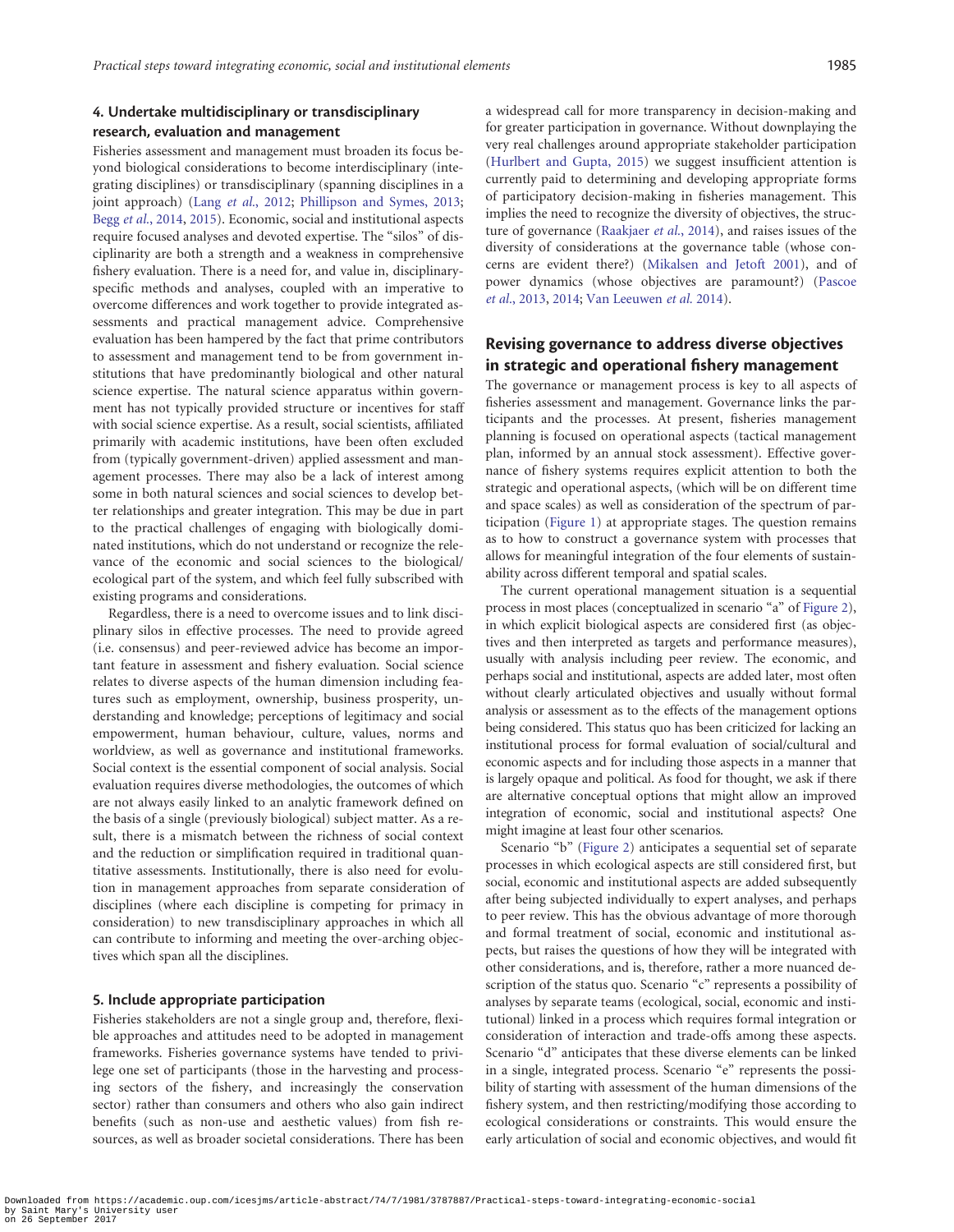<span id="page-5-0"></span>

Figure 2. Conceptual tactical or process options for integrating ecological, economic, social and institutional considerations in fisheries evaluation and management. Spheres represent distinct processes. The dotted ellipse in (a) indicates a lack of formal process.

with the reality that fisheries are rooted in diverse societal goals of providing food supply, social and cultural aspects of livelihoods and economic value. All of scenarios, "b" through "e", anticipate a more formal treatment of social, economic and institutional aspects, and scenarios "c" through "e" introduce those considerations earlier.

Scenario "c" would be classified by most definitions (e.g. [Paterson](#page-8-0) et al. 2010) as an interdisciplinary approach. Scenario "d" could represent either an interdisciplinary approach or, if the treatment of the disciplines was comprehensive and from the beginning of the process, could be a transdisciplinary approach according to the definitions of [Aboelela](#page-6-0) et al. 2007 ("research efforts conducted by investigators from different disciplines working jointly to create new conceptual, theoretical, methodological, and translational innovations that integrate and move beyond discipline-specific approaches to address a common problem") or [Paterson](#page-8-0) et al. [2010](#page-8-0) ("research that starts from real-world problems to develop solutions in partnership with multiple stakeholders").

Several methods have been proposed in the literature as being able to combine social, economic and institutional aspects (see Benson and Stephenson, in press), including Ecological Risk Assessment for Fisheries [\(Fletcher, 2009](#page-7-0); [Hobday](#page-7-0) et al., 2011), Management Strategy Evaluation ([Cox and Kronlund, 2008](#page-7-0); [Dichmont](#page-7-0) et al., 2008; Fulton et al.[., 2014](#page-7-0); Punt et al.[, 2014\)](#page-8-0), Ecosystem models [\(Curtin and Prellezo, 2010](#page-7-0); Link [et al.](#page-7-0) 2002), multi-objective modelling [\(Pascoe](#page-8-0) et al.. 2016), multi-criteria decision analysis approaches [\(Dichmont](#page-7-0) et al.. 2013) and Bayesian Belief Networks ([Kuikka](#page-7-0) et al., 1999; [Duespohl](#page-7-0) et al., [2012\)](#page-7-0). Further, there is the possibility of using (combining) several methods, as was done for example, in integrating the biological, economic and cultural outcomes in the analysis of alternative management systems for the Torres Straits lobster fishery; [Plag](#page-8-0)ányi et al.[. 2012,](#page-8-0) [2013\)](#page-8-0). Although integration of ecological, economic, social and institutional aspects has often been articulated as an aspiration, practical implementation has to date generally been confounded by the historical dominance of biological approaches and a lack of clarity as to the spectrum of non-biological objectives. As discussed above, ecological, economic, social and institutional considerations differ in application (operational vs. strategic) and scale (e.g. spatial or jurisdictional)—of the fishery itself, and through to society as a whole. They, therefore, require different types of advice (prescriptive, descriptive or insight) (Benson and Stephenson, in press). A single process for integrating all of these aspects is naïve, but it is critical that the processes work together to integrate ecological, economic, social and institutional aspects across strategic and operational considerations. While we recognize that governance processes and power structures are unlikely to change unless there is major influence (such as judicial directive or widespread public outrage), we suggest there is need for modification of governance processes to include explicit consideration of both strategic vs. operational cycles of management (as described in [Figure 1\)](#page-3-0), and the full suite of ecological, economic, social and institutional aspects of management (Figure 2).

## Overcoming inertia to integrate social, economic and institutional objectives

The literature provides a litany of criticisms of conventional fisheries management ([Wiber, 2000;](#page-8-0) [Hilborn, 2007](#page-7-0); [Pinkerton and](#page-8-0) [Edwards, 2009](#page-8-0); [Symes & Phillipson, 2009](#page-8-0); [Charles, 2013\)](#page-6-0). In spite of elaborate fisheries management processes, there has been an inability to achieve the aspirations of international agreements and national legislation related to sustainability, and a failure to prevent unintended consequences including stock collapse, overcapacity and collapsed coastal communities. There is need for an integrated approach to fisheries (and to other marine activities) in relation to a more diverse set of objectives that include the higher standards of ecological integrity and diverse social, economic and institutional aspects of sustainability, and that can account for and manage societal expectations in relation to ecosystem constraints in a context of change [\(Stephenson, 2012](#page-8-0)). Failure to adopt a more comprehensive integrated approach will perpetuate the focus on a subset of primarily ecological objectives and the neglect of many social, economic and institutional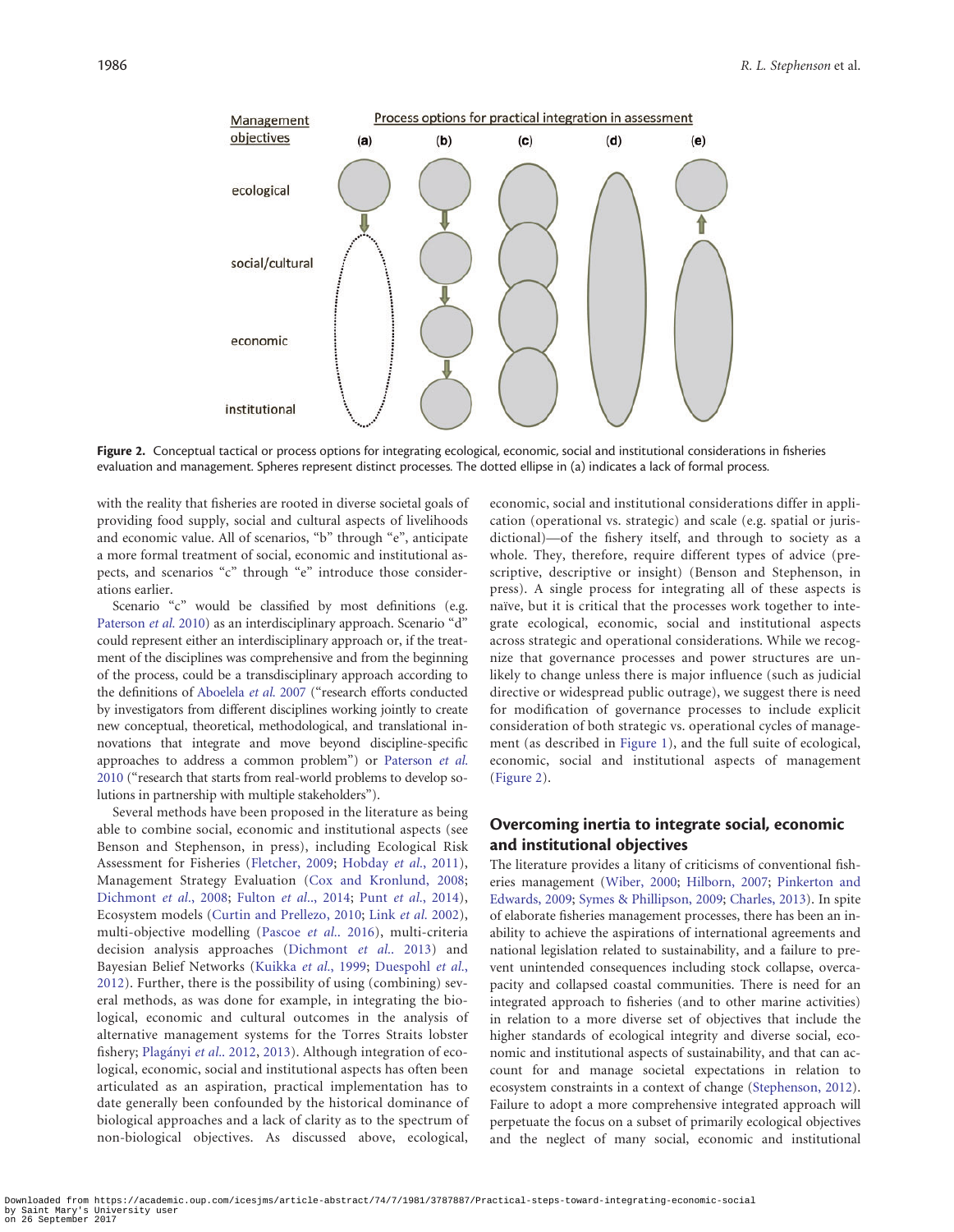<span id="page-6-0"></span>objectives. This will result in further unintended (or at least untracked) consequences, failure to achieve the diverse spectrum of objectives in legislation, and further loss of confidence in management systems. In contrast, a successfully integrated approach promises better success at meeting objectives, fewer unintended consequences, better appreciation and support of management and increased management credibility. We have illustrated several examples where such integration has been undertaken successfully. This demonstrates that such approaches are possible even if not broadly adopted.

An appropriate governance process is key to resolving the challenges of integration. The governance system establishes the participation and disciplinary scope, allows the emergence of objectives and puts in place the processes for transdisciplinary consideration. Ideally, these processes would be institutionalized, but we suggest there is scope within most existing fisheries assessment and management systems to make immediate progress and to overcome the inertia that has been prevalent to date.

We call on all participants in fishery assessment and management to challenge themselves and each other to work within their sphere of existing influence to improve the integration of ecological, economic, social and institutional aspects in evaluation and management of fisheries and to promote the articulation of overarching transdisciplinary objectives. We suggest the following practical steps would be useful to undertake immediately, by individual participants and collectively:

- (1) View the fishery as a "system" with interacting natural, human and management elements
- (2) Be aware of both strategic and operational aspects of fisheries management
- (3) Articulate overarching objectives that incorporate all four pillars of sustainability
- (4) Encourage appropriate (and diverse) disciplinary participation in all aspects of research, assessment and management
- (5) Encourage development of (or emulate if there are institutional impediments) a participatory governance system.

Although difficult, greater (and more effective) attention to social, economic and institutional aspects of assessment and management is critical to the sustainability of fishery systems, and the benefits they provide for fishery participants, management decision-makers and society. There is a need for both leadership to articulate a strategy for integration of the four pillars in assessment and management, and collective creativity, in modifying governance regimes to incorporate those aspects effectively.

An increased emphasis on the consideration of social, ecological and economic aspects of fisheries resources is fundamental to producing better political and public outcomes. Measures to achieve this include: clearly identifying the social and economic objectives sought in accessing and harvesting resources; distinguishing between the strategic and operational aspects of assessment and management; and addressing—at least in part—the complications traditionally cited with the use of objectives and indicators. Clarity in objectives for all domains (ecological, economic, social and institutional) must underlie the governance changes that will facilitate integration of the four pillars of sustainable resource management. Articulation of social and economic aspirations, even in a strategic "visioning" process, would engage a broad range of stakeholders, and provide policy makers with a broader and more solid platform from which to speak in future planning processes. This would improve transparency of the process, provide a stronger basis for decision-making, and reduce unintended (or unacknowledged) consequences of management actions. Importantly, it will also improve credibility and societal acceptance in the management process. Establishing that management policy reflects societal priorities, and that management is perceived to be achieving desired outcomes, are key elements to achieving and maintaining a social license for fisheries.

#### References

- Aboelela, S. W., Larson, E., Bakken, S., Carrasquillo, O., Formicola, A., Glied, S. A., Haas, J. et al. 2007. Defining interdisciplinary research: conclusions from a critical review of the literature. Health Services Research, 42: 329–346.
- Andersen, P. 1983. 'On Rent of Fishing Grounds': a translation of Jens Warming's 1911 Article, with an introduction. History of Political Economy, 15: 391–396.
- Barnett, A., Messenger, R., and Wiber, R. 2016. Enacting and Contesting Neoliberalism in Fisheries: The tragedy of commodifying lobster access rights in Southwest Nova Scotia. Marine Policy, in press, doi: 10.1016/j.marpol.2016.03.002i.
- Beeton, R. J. S., Buxton, C. D., Cutbush, G. C., Fairweather, P. G., Johnston, E. L., and Ryan, R. 2012. Report of the independent scientific audit of marine parks in New South Wales. NSW Department of Primary Industries and Office of Environment and Heritage, New South Wales, p. 1–124.
- Begg, G. A., Brooks, K. J., Stephenson, R. L., and Sloan, S. R. 2014. Practical implementation of social and economic elements in ecosystem based fisheries management and integrated fisheries management frameworks. SARDI Research Report, 765: 85.
- Begg, G. A., Stephenson, R. L., Ward, T. M., Gillanders, B. M., and Smith, A. D. 2015. Practical steps to implementation of integrated marine management. SARDI Research Report, 848: 165.
- Benson, A., and Stephenson, R. L. In press. Options for integrating ecological, economic and social aspects in evaluation and management of fisheries. Fish and Fisheries.
- Bond, A. J., and Morrison-Saunders, A. 2011. Re-evaluating sustainability assessment: aligning the vision and the practice. Environmental Impact Assessment Review, 31: 1–7.
- Boyd, H., and Charles, A. 2006. Creating community-based indicators to monitor sustainability of local fisheries. Ocean and Coastal Management, 49: 237–258.
- Brooks, K. 2010. Sustainable development: social outcomes of structural adjustments in a South Australian fishery. Marine Policy, 34: 671–678.
- Brooks, K., Schirmer, J., Pascoe, S., Triantafillos, L., Jebreen, E., Cannard, T., and Dichmont, C. M. 2015. Selecting and assessing social objectives for Australian fisheries management. Marine Policy, 53: 111–122.
- Charles, A. 1992. Canadian fisheries: Paradigms and policy. In Canadian Ocean Law and Policy, pp. 3–26. Ed. by D. VanderZwaag. Butterworths, Markham. 546 pp.
- Charles, A. 1995. Fishery science: the study of fishery systems. Aquatic Living Resources, 8: 233–239.
- Charles, A. 2001. Sustainable Fishery Systems. Wiley-Blackwell, Oxford. 384 p.
- Charles, A. 2013. Fisheries management and governance: forces of change and inertia. Ocean Yearbook, 27: 249–266.
- Charles, A., Boyd, H., Lavers, A., and Benjamin, C. 2002. The Nova Scotia GPI Fisheries and Marine Environment Accounts: A Preliminary Set of Ecological, Socioeconomic and Institutional Indicators for Nova Scotia's Fisheries and Marine Environment.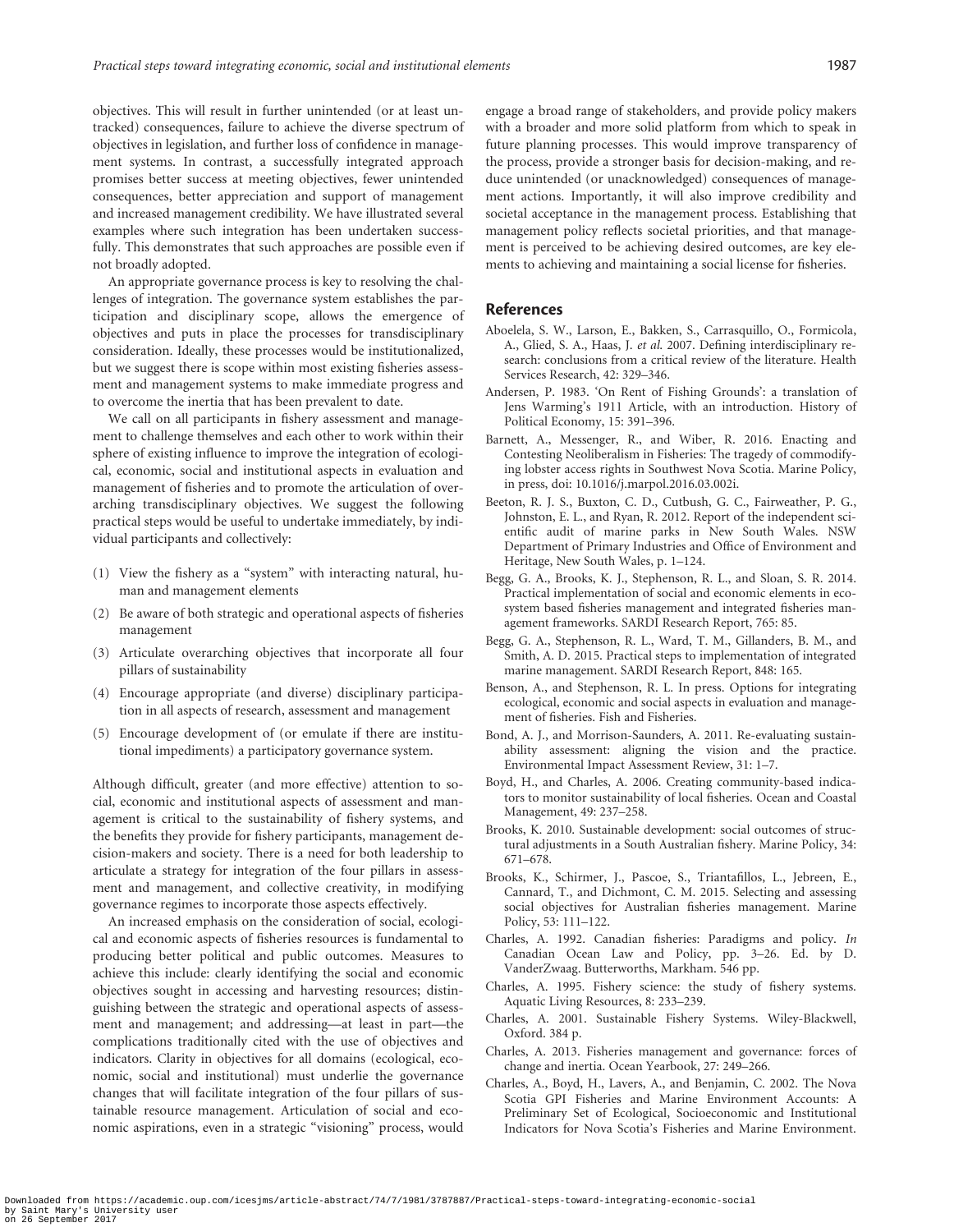<span id="page-7-0"></span>GPI Atlantic, Tantallon, NS. [http://www.gpiatlantic.org/pdf/fisher](http://www.gpiatlantic.org/pdf/fisheries/fisheries.pdf) [ies/fisheries.pdf](http://www.gpiatlantic.org/pdf/fisheries/fisheries.pdf) (last accessed 2 September 2016).

- Charles, A., Garcia, S. M., and Rice, J. 2014. A tale of two streams: synthesizing governance of marine fisheries and biodiversity conservation. In Governance of Marine Fisheries and Biodiversity Conservation: Interaction and Coevolution, pp. 413–428. Ed. by S. M. Garcia, J. Rice and A. Charles. Wiley-Blackwell, Oxford. 552 pp.
- Clay, P., Kitts, A., and Pinto da Silva, P. 2014. Measuring the social and economic performance of catch share programs: definition of metrics and application to the U.S. Northeast Region groundfish fishery. Marine Policy, 44: 27–36.
- Cochrane, K. L. 2000. Reconciling sustainability, economic efficiency and equity in fisheries: the one that got away? Fish and Fisheries,  $1: 3-21.$
- Costanza, F., and Kubiszewski, I. 2016. The UN Sustainable Development Goals and the dynamics of well-being. Frontiers in Ecology and the Environment, 14: 59–59.
- Cox, S. P., and Kronlund, A. R. 2008. Practical stakeholder driven harvest policies for British Columbia groundfish fisheries. Fisheries Research, 94: 224–237.
- Curtin, R., and Prellezo, R. I. 2010. Understanding marine ecosystem based management: a literature review. Marine Policy, 34: 821–830.
- Dichmont, C. M., Deng, A., Punt, A. E., Ellis, N., Venables, W. N., Kompas, T., Ye, Y. et al. 2008. Beyond biological performance measures in management strategy evaluation: bringing in economics and the effects of trawling on the benthos. Fisheries Research, 94: 238–250.
- Dichmont, C. M., Pascoe, S., Jebreen, E., Pears, R., Brooks, K., and Perez, P. 2013. Choosing a fishery's governance structure using data poor methods. Marine Policy, 37: 123–131.
- Duespohl, M., Frank, S., and Doell, P. 2012. A review of Bayesian networks as a participatory modeling approach in support of sustainable environmental management. Journal of Sustainable Development, 5: 1075–1388.
- FAO. 1999. Indicators for Sustainable Development of Marine Capture Fisheries. Technical Guidelines, FAO, Rome. [http://www.](http://www.fao.org/3/a-x3307e.pdf) [fao.org/3/a-x3307e.pdf](http://www.fao.org/3/a-x3307e.pdf) (last accessed 02 September 2016).
- Fletcher, W. J. 2009. ESD Reporting and Assessment Subprogram: Strategic Planning, Project Management and Adoption—Stage 2. Fisheries Research Report, Government of Western Australia, North Beach. [http://www.fish.wa.gov.au/Documents/research\\_](http://www.fish.wa.gov.au/Documents/research_reports/frr190.pdf) [reports/frr190.pdf](http://www.fish.wa.gov.au/Documents/research_reports/frr190.pdf) (last accessed 02 September 2016).
- Fulton, E. A., Smith, A. D. M., Smith, D. C., and Johnson, P. 2014. An integrated approach is needed for ecosystem based fisheries management: insights from ecosystem-level management strategy evaluation. PLoS One, 9: e84242.
- Garcia, S. 1996. Indicators for sustainable development of fisheries. In Proceedings of the 2nd world fisheries congress workshop on fisheries. Workshop on Fisheries Sustainability Indicators, FAO, Brisbane.
- Garcia, S. M., Rice, J., and Charles, A. 2014. Governance of Marine Fisheries and Biodiversity Conservation: Interaction and Coevolution. Wiley Blackwell, Oxford. 511 pp.
- Gordon, H. S. 1954. The economic theory of a common property resource: the fishery. Journal of Political Economy, 62: 124–142.
- Haasnoot, T., Kraan, M., and Bush, S. 2016. Fishing gear transitions: lessons from the Dutch flatfish pulse trawl. ICES Journal of Marine Science, 73: 1235–1243
- Haward, M., Jabour, J., and McDonald, J. 2013. Small fish in a big pond: lessons from the Abel Tasman controversy. Australian Journal of Maritime & Ocean Affairs, 5: 22–27.
- Hilborn, R. 2007. Managing fisheries is managing people: what has been learned? Fish and Fisheries, 8: 285–296.
- Hobday, A. J., Smith, A. D. M., Stobutzki, I. C., Bulman, C, Daley, R., Dambacher, J. M., Deng, R. A., et al. 2011. Ecological risk assessment for the effects of fishing. Fisheries Research, 108: 372–384.
- Hurlbert, M., and Gupta, J. 2015. The split ladder of participation: a diagnostic, strategic, and evaluation tool to assess when participation is necessary. Environmental Science & Policy, 50: 100–113.
- ICES. 2000. Report of the Working Group on Fishery Systems. ICES CM 2000/D:02. 48 pp, [http://ices.dk/sites/pub/Publication](http://ices.dk/sites/pub/Publication%20Reports/Expert%20Group%20Report/rmc/2000/wgfs/WGFS00.pdf)%[20](http://ices.dk/sites/pub/Publication%20Reports/Expert%20Group%20Report/rmc/2000/wgfs/WGFS00.pdf) [Reports/Expert%20Group%20Report/rmc/2000/wgfs/WGFS00.](http://ices.dk/sites/pub/Publication%20Reports/Expert%20Group%20Report/rmc/2000/wgfs/WGFS00.pdf) [pdf](http://ices.dk/sites/pub/Publication%20Reports/Expert%20Group%20Report/rmc/2000/wgfs/WGFS00.pdf) (last accessed 09 September 2016)
- ICES. 2013. Interim report of the Working Group on Maritime Systems (WGMARS). ICES CM 2013/SSGSUE:06. 34 pp. [http://](http://ices.dk/sites/pub/Publication%20Reports/Expert%20Group%20Report/SSGSUE/2013/WGMARS2013.pdf) [ices.dk/sites/pub/Publication%20Reports/Expert%20Group%20](http://ices.dk/sites/pub/Publication%20Reports/Expert%20Group%20Report/SSGSUE/2013/WGMARS2013.pdf) [Report/SSGSUE/2013/WGMARS2013.pdf](http://ices.dk/sites/pub/Publication%20Reports/Expert%20Group%20Report/SSGSUE/2013/WGMARS2013.pdf) (last accessed 02 September 2016).
- ICES. 2015. Second interim Report of the Working Group on Maritime Systems (WGMARS) 2–5 December 2014. ICES CM 2014 SSDSUE:08. 35 p http://www.ices.dk/sites/pub/Publication %20Reports/Expert%20Group%20Report/SSGSUE/2014/WGMA RS14.pdf (last accessed 08 September 2016).
- Kittinger, J., Finkbeiner, E., Ban, N., Broad, K., Carr, M., Cinner, J., Gelcich, S. et al. 2013. Emerging frontiers in social-ecological systems research for sustainability of small-scale fisheries. Current Opinion in Environmental Sustainability, 5: 352–357.
- Kooiman, J., Bavink, M., Jentoft, S., and Pullin, R. 2005. Fish for Life: Interactive Governance for Fisheries. Amsterdam University Press, Amsterdam. 427 pp.
- Kraan, M., and Verweij, M. in press. Implementing the landing obligation in the Netherlands; an analysis of the gap between fishery and the ministry. In Bridging the Gap: Collaborative Research Practices in the Fisheries. Ed. by P. Holm, M. Hadjimichael and S. Mackinson. MARE Publication Series, Springer.
- Kuikka, S., Hilden, M., Gislason, H., Hansson, S, Sparholt, H, Varis, O. 1999. Modeling environmentally driven uncertainties in Baltic cod (Gadus morhua) management by Bayesian influence diagrams. Canadian Journal of Fisheries and Aquatic Sciences, 56: 629–641.
- Lane, D. E., and Stephenson, R. L. 1998. A framework for risk analysis in fisheries decision making. ICES Journal of Marine Sciences, 55: 1–13.
- Lang, D. J., Wiek, A., Bergmann, M., Stauffacher, M., Martens, P., Moll, P., Swilling, M., et al. 2012. Transdisciplinary research in sustainability science: practice, principles, and challenges. Sustainable Science, 7: 25–43.
- Link, J. S., Brodziak, J. K., Edwards, S. F., Overholtz, W. J., Mountain, D., Jossi, J. W., Smith, T. D., et al. 2002. Marine ecosystem assessment in a fisheries management context. Canadian Journal of Fisheries and Aquatic Sciences, 59: 1429–1440.
- Mikalsen, K., and Jetoft, S. 2001. From user-groups to stakeholders? The public interest in fisheries management. Marine Policy, 25: 281–292.
- Ommer, R., Perry, R.I., Cochrane, K.L., and Cury, P. (Eds.). 2011. World fisheries: a social–ecological analysis. In Fish and Aquatic Resourcesseries 14. Wiley-Blackwell, Chichester. 418p.
- Ommer, R. E., Perry, R. I., Murray, G., and Neis, B. 2012. Social-ecological dynamism, knowledge, and sustainable coastal marine fisheries. Current Opinion in Environmental Sustainability, 4: 316–322.
- Parlee, C. E., and Wiber, M. G. 2014. Institutional innovation in fisheries governance: adaptive co-management in situations of legal pluralism. Current Opinion in Environmental Sustainability, 11: 48–54.
- Pascoe, S., Brooks, K., Cannard, T., Dichmont, C. M., Jebreen, E., Schirmer, J., and Triantafillos, L. 2014. Social objectives of fisheries management: what are managers' priorities? Ocean & Coastal Management, 98: 1–10.
- Pascoe, S., Dichmont, C. M., Brooks, K., Pears, R., and Jebreen, E. 2013. Management objectives of Queensland fisheries: putting the horse before the cart. Marine Policy, 37: 115–122.